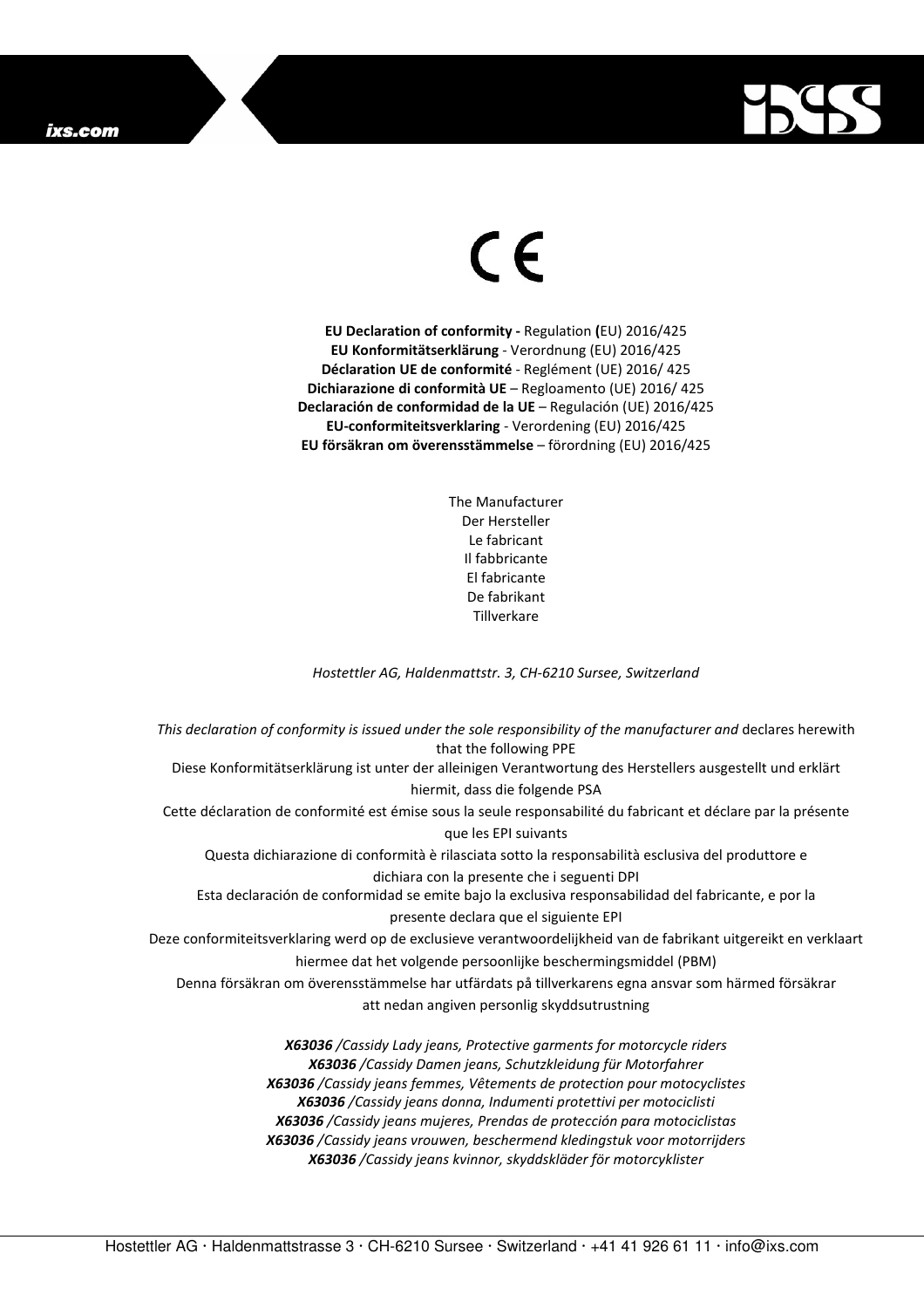



has undergone the EU-type examination conformity assessment procedure (Module B) performed by the Notified Body, IDIADA AUTOMOTIVE TECHNOLOGY, S.A. (OC.0164), P. I. L'ALBORNAR, E-43710 Santa Olivia (Tarragona – Spain), which has issued the EU Type Examination Certificate No. MT19050130.

And is compliant with the following Standard prEN17092-3:2018 (AA)

## hat das EU-Baumusterprüfungs-Konformitätsbewertungsverfahren durchlaufen (Modul B) durchgeführt von der benannten Stelle, IDIADA AUTOMOTIVE TECHNOLOGY, S.A. (OC.0164), P. I. L'ALBORNAR, E-43710 Santa Olivia (Tarragona – Spanien), die die EU-Baumusterprüfbescheinigung Nr. MT19050130 ausgestellt hat.

und entspricht der folgenden Norm prEN17092-3: 2018 (AA)

a subi la procédure d'évaluation de la conformité pour l'examen de type UE (module B) réalisée par l'organisme notifié, IDIADA AUTOMOTIVE TECHNOLOGY, S.A. (OC.0164), P. I. L'ALBORNAR, E-43710 Santa Olivia (Tarragona – Espagne), qui a délivré le certificat d'examen de type UE n°. MT19050130.

Et est conforme à la norme suivante prEN17092-3: 2018 (AA)

è stato sottoposto alla procedura di valutazione della conformità dell'esame UE del tipo (modulo B) eseguita dall'organismo notificato, IDIADA AUTOMOTIVE TECHNOLOGY, S.A. (OC.0164), P. I. L'ALBORNAR, E-43710 Santa Olivia (Tarragona – Spagna), che ha rilasciato il certificato di esame UE del tipo n. MT19050130.

Ed è conforme alla seguente norma prEN17092-3: 2018 (AA)

ha sido sometido al procedimiento de evaluación de conformidad del examen de tipo UE (Módulo B) realizado por el organismo notificado, IDIADA AUTOMOTIVE TECHNOLOGY, S.A. (OC.0164), P. I. L'ALBORNAR, E-43710 Santa Olivia (Tarragona – España), que ha emitido el certificado de examen UE de tipo no. MT19050130.

Y cumple con el siguiente estándar prEN17092-3: 2018 (AA)

de EG-typekeuring-conformiteitsbeoordelingsprocedure doorlopen (module B) heeft,uitgevoerd door de aangemelde instantie IDIADA AUTOMOTIVE TECHNOLOGY, S.A. (OC.0164), P. I. L'ALBORNAR, E-43710 Santa Olivia (Tarragona – Spanje) die het certificaat van EG-typeonderzoek nr. MT19050130 afgegeven heeft,

en voldoet aan de volgende norm: prEN17092-3: 2018 (AA)